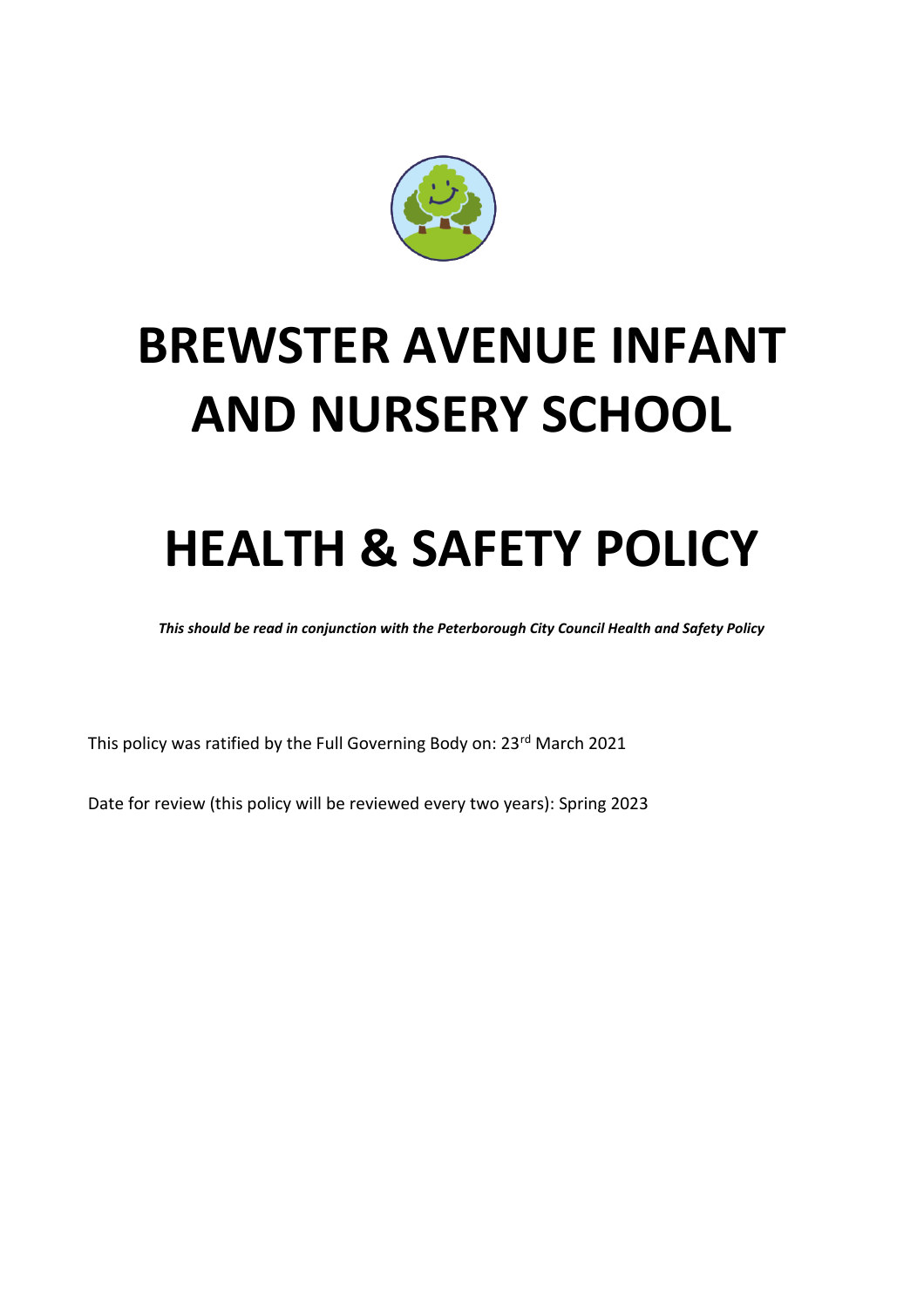# **Contents**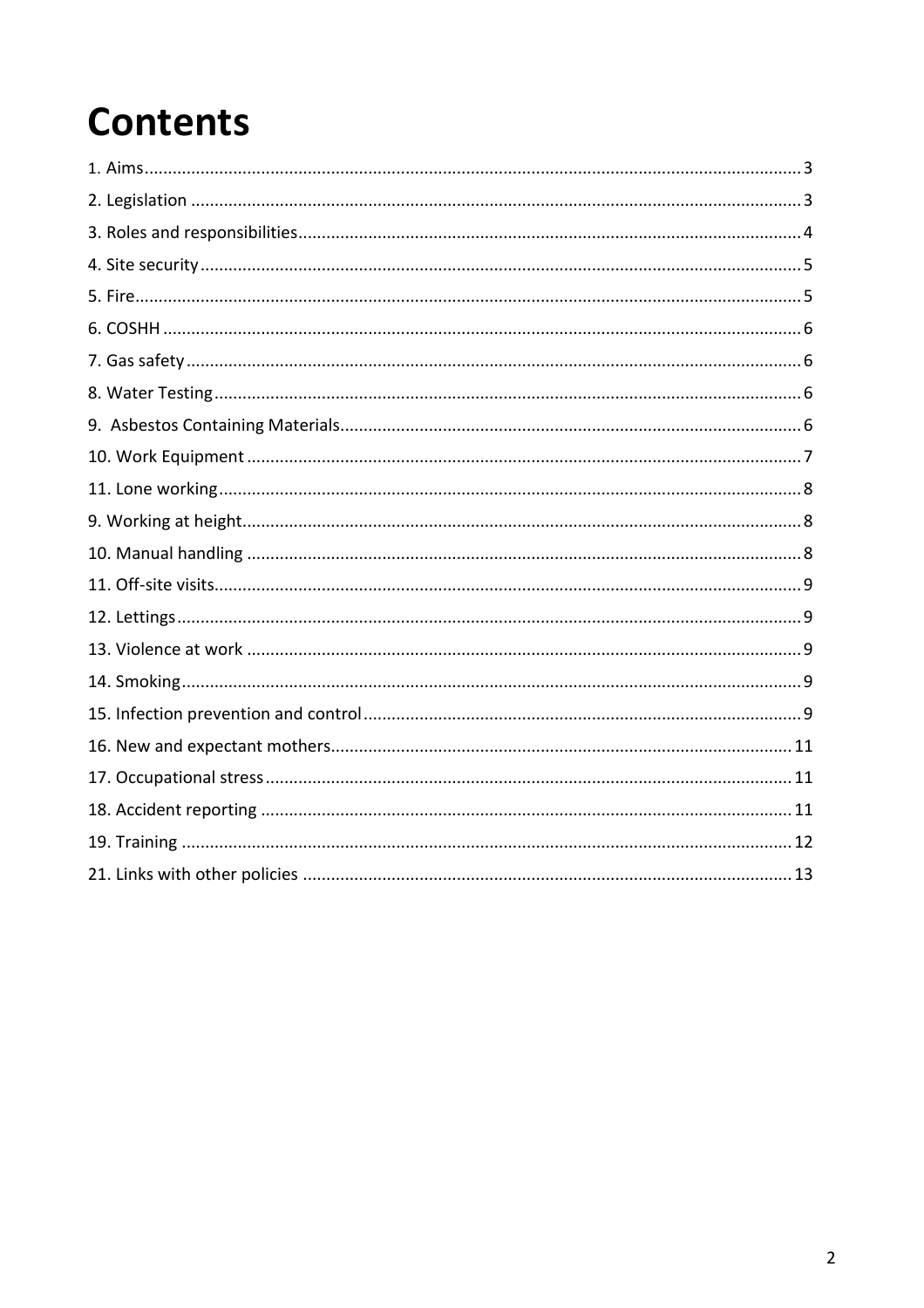# **1. Aims**

Our school aims to:

Provide and maintain a safe and healthy environment

Establish and maintain safe working procedures amongst staff, pupils and all visitors to the school site

Take a risk-based approach to school hazards, so that a sensible, realistic and effective control measures can be implemented

Have robust procedures in place in case of emergencies

Ensure that the premises and equipment are maintained safely, and are regularly inspected

# **2. Legislation**

This policy is based on advice from the Department for Education on [health and safety in schools](https://www.gov.uk/government/publications/health-and-safety-advice-for-schools) and the following legislation:

[The Health and Safety at Work etc. Act 1974,](http://www.legislation.gov.uk/ukpga/1974/37) which sets out the general duties employers have towards employees and duties relating to lettings

[The Management of Health and Safety at Work Regulations 1992,](http://www.legislation.gov.uk/uksi/1992/2051/regulation/3/made) which require employers to make an assessment of the risks to the health and safety of their employees

[The Management of Health and Safety at Work Regulations 1999,](http://www.legislation.gov.uk/uksi/1999/3242/contents/made) which require employers to carry out risk assessments, make arrangements to implement necessary measures, and arrange for appropriate information and training

[The Control of Substances Hazardous to Health Regulations 2002,](http://www.legislation.gov.uk/uksi/2002/2677/contents/made) which require employers to control substances that are hazardous to health

[The Reporting of Injuries, Diseases and Dangerous Occurrences Regulations](http://www.legislation.gov.uk/uksi/2013/1471/schedule/1/paragraph/1/made) (RIDDOR) 2013, which state that some accidents must be reported to the Health and Safety Executive and set out the timeframe for this and how long records of such accidents must be kept

[The Health and Safety \(Display Screen Equipment\) Regulations 1992,](http://www.legislation.gov.uk/uksi/1992/2792/contents/made) which require employers to carry out digital screen equipment assessments and states users' entitlement to an eyesight test

[The Gas Safety \(Installation and Use\) Regulations 1998,](http://www.legislation.gov.uk/uksi/1998/2451/regulation/4/made) incorporating The Gas Safety (Installation and Use) (Amendment) Regulations 2018 which require work on gas fittings to be carried out by someone on the Gas Safe Register

[The Regulatory Reform \(Fire Safety\) Order 2005,](http://www.legislation.gov.uk/uksi/2005/1541/part/2/made) which requires employers to take general fire precautions to ensure the safety of their staff

[The Work at Height Regulations 2005,](http://www.legislation.gov.uk/uksi/2005/735/contents/made) which requires employers to protect their staff from falls from height

The school follows [national guidance published by Public Health England](https://www.gov.uk/government/publications/health-protection-in-schools-and-other-childcare-facilities/chapter-9-managing-specific-infectious-diseases) when responding to infection control issues.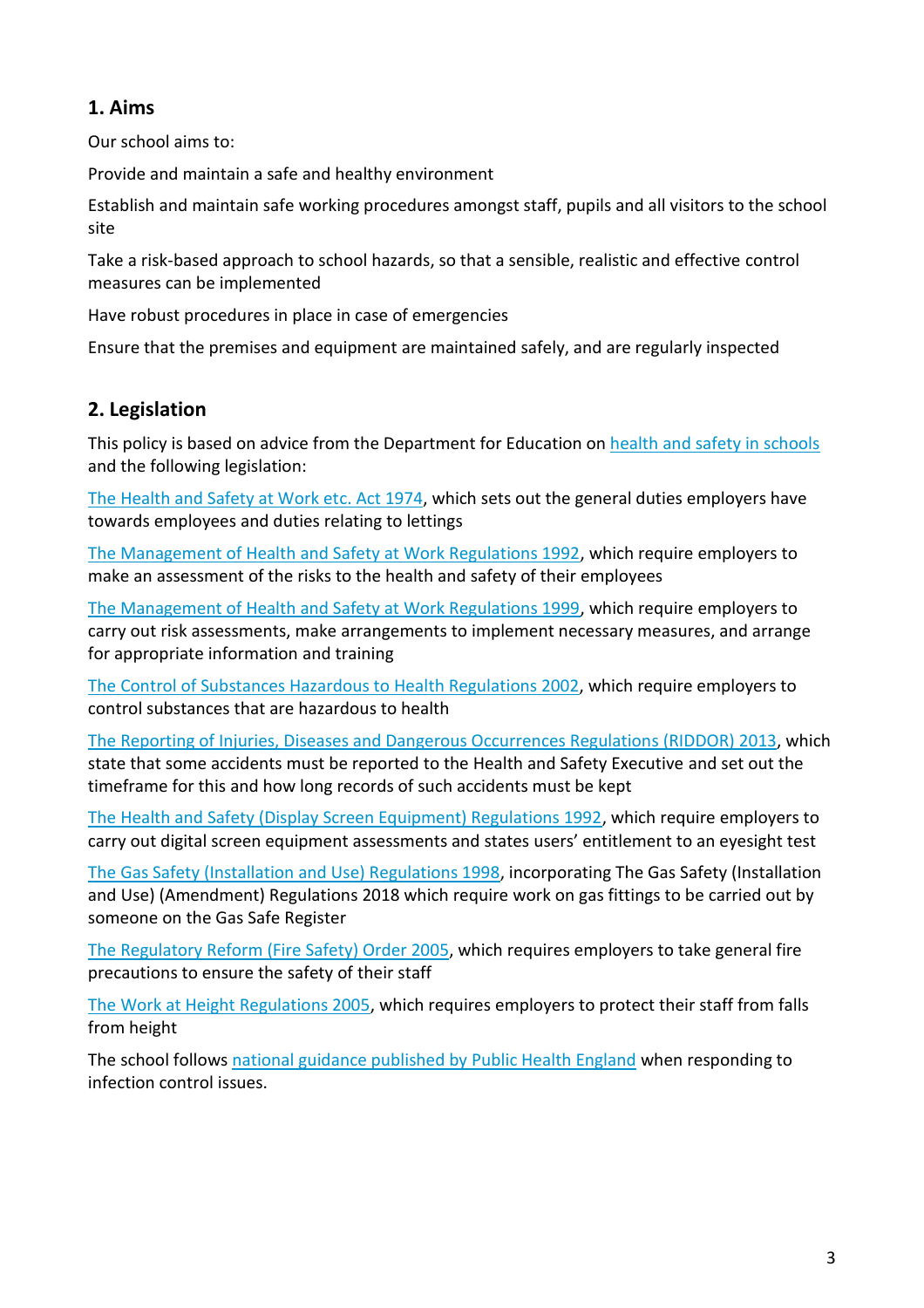# **3. Roles and responsibilities**

#### **3.1 The local authority and school governing body**

Peterborough Local Authority has ultimate responsibility for health and safety matters in the school, but delegates responsibility for the strategic management of such matters to the school's governing body.

The governing body delegates operational matters and day-to-day tasks to the headteacher and staff members.

The governing body has a duty to take reasonable steps to ensure that staff and pupils are not exposed to risks to their health and safety. This applies to activities on or off the school premises.

The governing body as the employer, also has a duty to:

- Assess the risks to staff and others affected by school activities in order to identify and introduce the health and safety measures necessary to manage those risks
- Inform employees about risks and the measures in place to manage them
- Ensure that adequate health and safety training is provided

There is a named governor, appointed to oversee Health & Safety.

#### **3.2 Headteacher**

The headteacher is responsible for health and safety day-to-day. This involves:

- Implementing the health and safety policy
- Ensuring there is enough staff to safely supervise pupils
- Ensuring that the school building and premises are safe and regularly inspected
- Providing adequate training for school staff
- Reporting to the governing body on health and safety matters
- Ensuring appropriate evacuation procedures are in place and regular fire drills are held
- Ensuring that in their absence, health and safety responsibilities are delegated to another member of staff
- Ensuring all risk assessments are completed and reviewed
- Monitoring cleaning contracts, and ensuring cleaners are appropriately trained and have access to personal protective equipment, where necessary

In the headteacher's absence, the Deputy Headteacher assumes the above day-to-day health and safety responsibilities.

#### **3.3 Staff**

School staff have a duty to take care of pupils in the same way that a prudent parent would do so.

Staff will:

- Take reasonable care of their own health and safety and that of others who may be affected by what they do at work
- Co-operate with the school on health and safety matters
- Work in accordance with training and instructions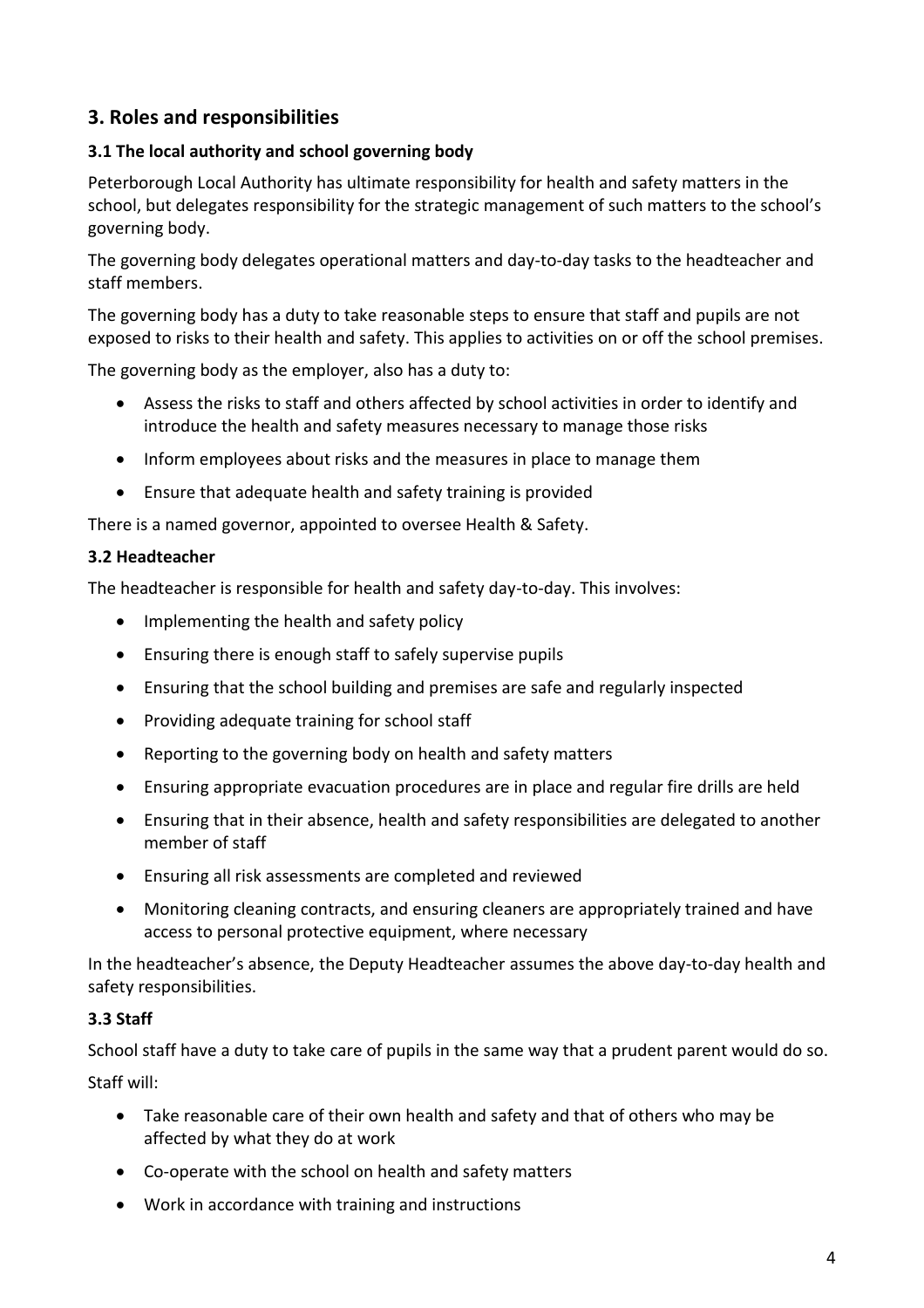- Inform the appropriate person of any work situation representing a serious and immediate danger so that remedial action can be taken
- Model safe and hygienic practice for pupils
- Understand emergency evacuation procedures and feel confident in implementing them

#### **3.4 Pupils and parents**

Pupils and parents are responsible for following the school's health and safety advice, on-site and off-site, and for reporting any health and safety incidents to a member of staff.

#### **3.5 Contractors**

Contractors will agree health and safety practices with the headteacher before starting work. Before work begins the contractor will provide evidence that they have completed an adequate risk assessment of all their planned work.

# **4. Site security**

The Caretaker and Headeacher are responsible for the security of the school site in and out of school hours. They are responsible for visual inspections of the site, and for the intruder and fire alarm systems.

Dardan Security are key holders and will respond to an emergency.

### **5. Fire (also see separate Fire and Evacuation Policy)**

Emergency exits, assembly points and assembly point instructions are clearly identified by safety signs and notices. Fire risk assessment of the premises are reviewed regularly.

Emergency evacuations are practised at least termly. Breakfast and After School Club also practise termly.

The fire alarm is a loud continuous bell.

Fire alarm testing takes place once a week.

New staff are trained in fire safety and all staff and pupils will be made aware of any new fire risks.

In the event of a fire:

- The alarm will be raised immediately by whoever discovers the fire and emergency services contacted. Evacuation procedures will also begin immediately
- Staff and pupils will congregate at the assembly points. This is on the playground to the rear of the school building.
- Class teachers will account for pupils
- The Office Manager will account for staff
- Staff and pupils will remain outside the building until the emergency services say it is safe to re-enter

The school will have special arrangements in place for the evacuation of people with mobility needs and PEEP's (Personal Emergency Evacuation Plan).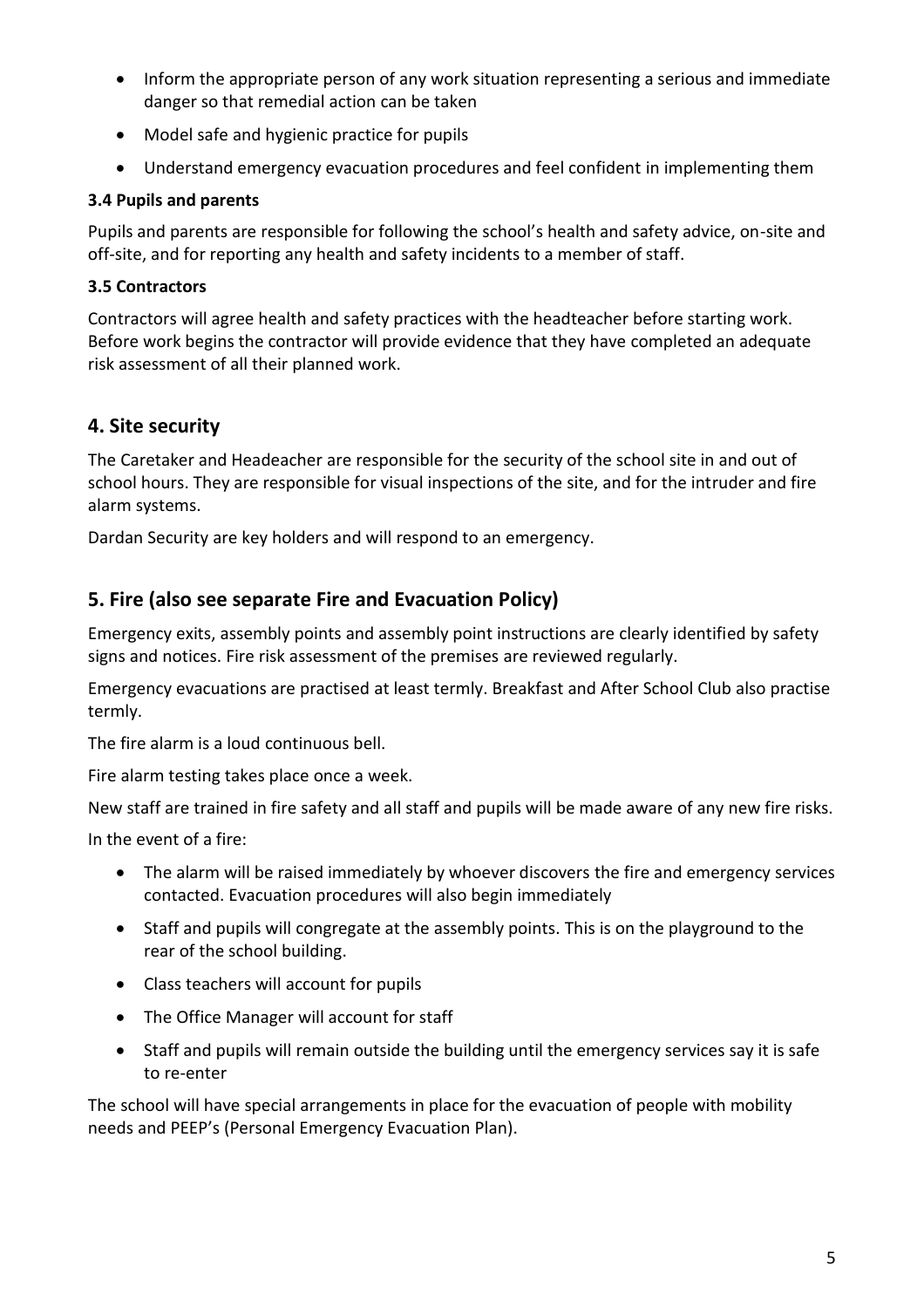# **6. Hazardous Substances/ COSHH**

Schools are required to control hazardous substances, which can take many forms, including:

- Chemicals
- Products containing chemicals
- Fumes
- Dusts
- Vapours
- Mists
- Gases and asphyxiating gases
- Germs that cause diseases, such as leptospirosis or legionnaires disease

Control of substances hazardous to health (COSHH) risk assessments are completed by the Caretaker and circulated to all employees who work with hazardous substances. Staff will also be provided with protective equipment, where necessary.

COSHH Risk Assessments are stored in the white folder in the cleaning cupboard.

Our staff use and store hazardous products in accordance with instructions on the product label. All hazardous products are kept in their original containers, with clear labelling and product information.

Cleaning products are stored in the cleaning cupboard or caretakers store both of which are kept locked when children are on site.

Any hazardous products are disposed of in accordance with specific disposal procedures.

Emergency procedures, including procedures for dealing with spillages, are displayed near where hazardous products are stored.

# **7. Gas safety**

Installation, maintenance and repair of gas appliances and fittings is carried out by a competent Gas Safe registered engineer.

Gas pipework, appliances and flues are regularly maintained.

All rooms with gas appliances are checked to ensure that they have adequate ventilation.

# **8. Water Testing**

Water testing is carried out as part of the SLA with Peterborough Limited for statutory testing.

The risks from legionella are mitigated by the following: temperature checks, heating of water, regular running of the shower

# **9. Asbestos Containing Materials**

Staff are briefed on the hazards of asbestos, the location of any asbestos in the school and the action to take if they suspect they have disturbed it.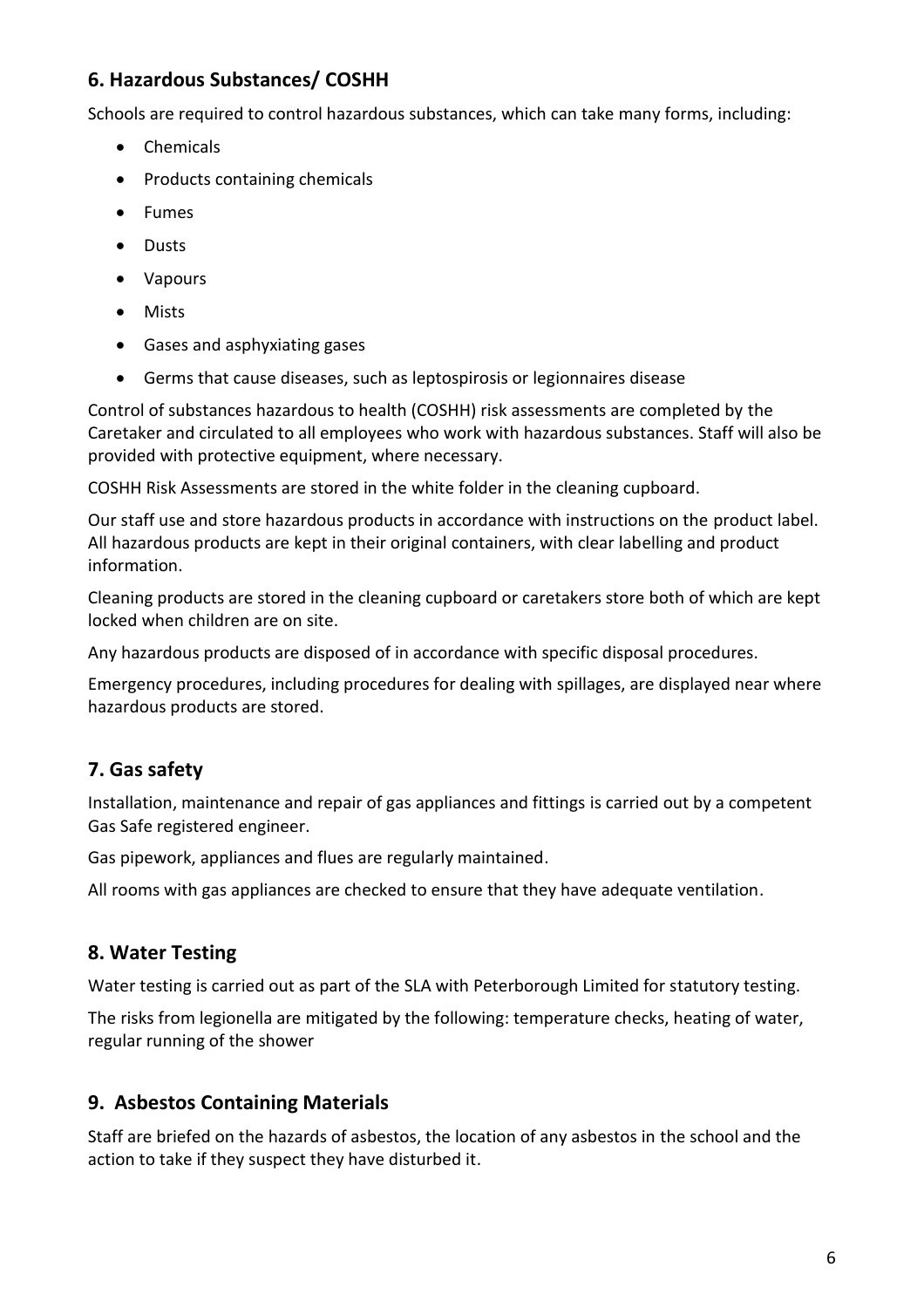Arrangements are in place to ensure that contractors are made aware of any asbestos on the premises and that it is not disturbed by their work.

Contractors will be advised that if they discover material which they suspect could be asbestos, they will stop work immediately until the area is declared safe.

A record is kept of the location of asbestos that has been found on the school site known as the Asbestos Register.

# **10. Work Equipment**

All equipment and machinery is maintained in accordance with the manufacturer's instructions. In addition, maintenance schedules outline when extra checks should take place.

When new equipment is purchased, it is checked to ensure that it meets appropriate educational standards.

All equipment is stored in the appropriate storage containers and areas. All containers are labelled with the correct hazard sign and contents.

#### **10.1 Electrical equipment**

All staff are responsible for ensuring that they use and handle electrical equipment sensibly and safely.

Any pupil or volunteer who handles electrical appliances does so under the supervision of the member of staff who so directs them.

Any potential hazards will be reported to the Headteacher immediately.

Permanently installed electrical equipment is connected through a dedicated isolator switch and adequately earthed.

Only trained staff members can check plugs.

Portable appliance testing (PAT) and fixed electrical equipment and fixed electrical wiring testing and maintenance will be carried out by a competent person only.

All isolators switches are clearly marked to identify their machine.

Electrical apparatus and connections will not be touched by wet hands and will only be used in dry conditions.

Maintenance, repair, installation and disconnection work associated with permanently installed or portable electrical equipment is only carried out by a competent person.

#### **10.2 PE equipment**

Pupils are taught how to carry out and set up PE equipment safely and efficiently. Staff check that equipment is set up safely.

Indoor and outdoor gym and play equipment are inspected annually by REJB.

Any concerns about the condition of the gym floor or other apparatus will be reported to the Headteacher.

#### **10.3 Display screen equipment**

All staff who use computers as a significant\* part of their normal working day are known as 'defined users' will have a DSE assessment carried out.

\*'Significant' is taken to be continuous/near continuous spells of an hour or more at a time.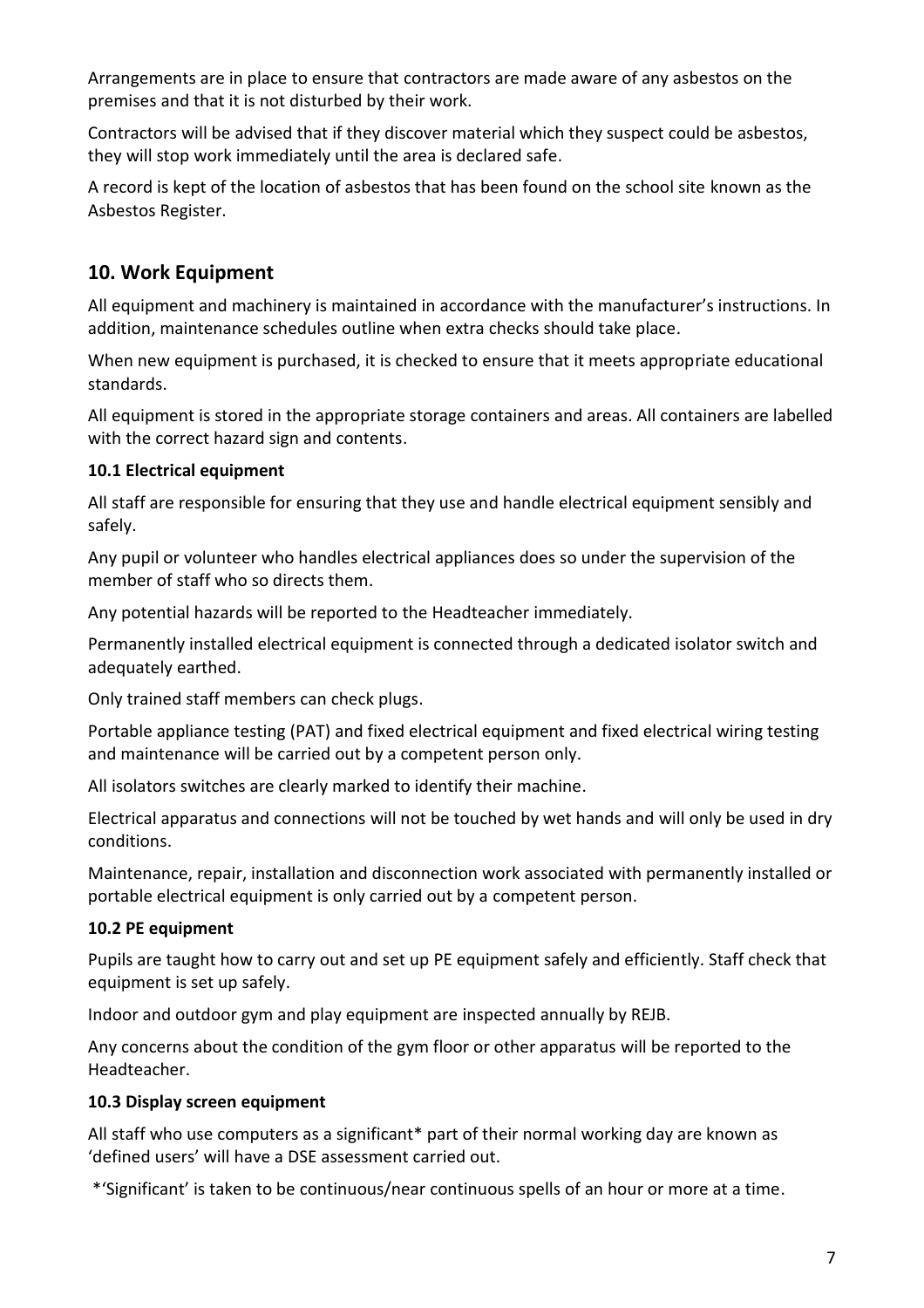Staff identified as DSE users are entitled to an eyesight test for DSE use upon request, and at regular intervals thereafter, by a qualified optician (and corrective glasses provided if required specifically for DSE use).

### **10.4 Specialist equipment (when relevant)**

Parents are responsible for the maintenance and safety of their children's wheelchairs. In school, staff promote the responsible use of wheelchairs.

Oxygen cylinders are stored in a designated space, and staff are trained in the removal storage and replacement of oxygen cylinders.

# **11. Lone working**

Lone working may include:

- Late working
- Home or site visits
- Weekend working
- Working in a single occupancy office

Potentially hazardous activities, such as those where there is a risk of violence to staff at work (See 16 below) or falling from height, will not be undertaken when working alone. If there are any doubts about the task to be performed, then the task will be postponed until other staff members are available.

If lone working is to be undertaken, a colleague, friend or family member will be informed about where the member of staff is and when they are likely to return.

The lone workers line manager will ensure that they are medically fit to work alone.

# **12. Working at height**

We will ensure that work is properly planned, supervised and carried out by competent people with the skills, knowledge, training and experience to do the work.

In addition:

- The caretaker retains ladders for working at height
- Pupils are prohibited from using ladders (other than step ladders)
- Staff will wear appropriate footwear and clothing when using ladders
- Contractors are expected to provide their own ladders for working at height
- Before using a ladder, staff are expected to conduct a visual inspection to ensure its safety
- Access to high levels, such as roofs, is only permitted by trained persons

# **13. Manual handling**

It is up to individuals to determine whether they are fit to lift or move equipment and furniture. If an individual feels that to lift an item could result in injury or exacerbate an existing condition, they will ask for assistance.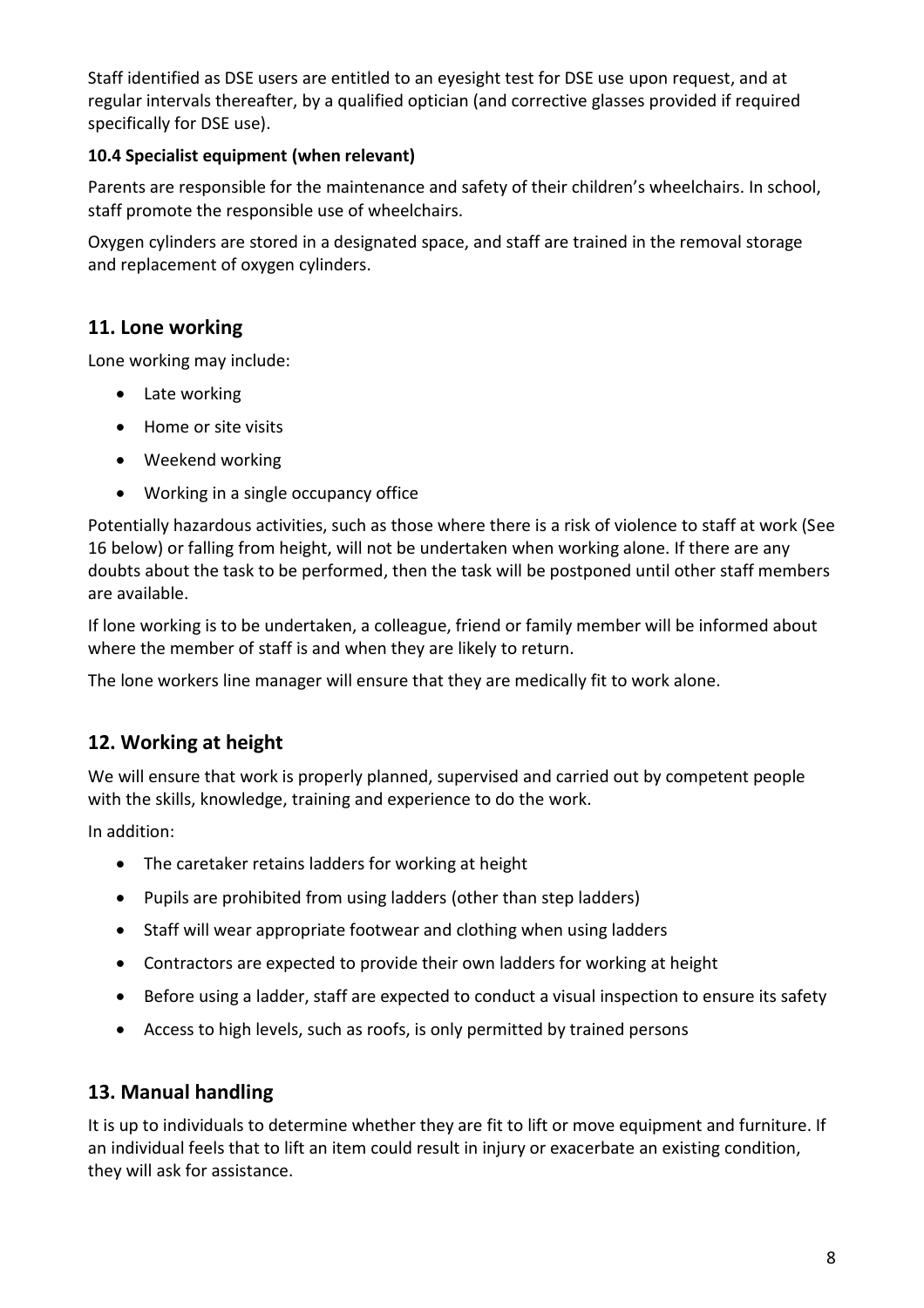The school will ensure via the handling assessment that proper mechanical aids and lifting equipment are available in school, and that staff are trained in how to use them safely.

Staff and pupils are expected to use the following basic manual handling procedure:

- Plan the lift and assess the load. If it is awkward or heavy, use a mechanical aid, such as a trolley, or ask another person to help
- Take the more direct route that is clear from obstruction and is as flat as possible
- Ensure the area where you plan to offload the load is clear
- When lifting, bend your knees and keep your back straight, feet apart and angled out. Ensure the load is held close to the body and firmly. Lift smoothly and slowly and avoid twisting, stretching and reaching where practicable

# **14. Off-site educational visits (See separate Educational Visit Policy)**

When taking pupils off the school premises, we will ensure that:

- Risk assessments will be completed where off-site visits and activities require them via the LAs 'Evolve' web based software package
- All off-site visits are appropriately staffed

# **15. Lettings (see separate Lettings Policy)**

This policy applies to lettings. Those who hire any aspect of the school site or any facilities will be made aware of the content of the school's health and safety policy, and will have responsibility for complying with it.

# **16. Violence at work**

We believe that staff should not be in any danger at work, and will not tolerate violent or threatening behaviour towards our staff.

All staff will report any incidents of aggression or violence (or near misses) directed to themselves to their line manager/headteacher immediately. This applies to violence from pupils, visitors or other staff.

# **17. Smoking**

Smoking is not permitted anywhere on the school premises. This includes e-cigarettes.

#### **18. Infection prevention and control**

We follow national guidance published by Public Health England when responding to infection control issues. We will encourage staff and pupils to follow this good hygiene practice, outlined below, where applicable.

#### **18.1 Handwashing**

Wash hands with liquid soap and warm water, and dry with paper towels or a hand dryer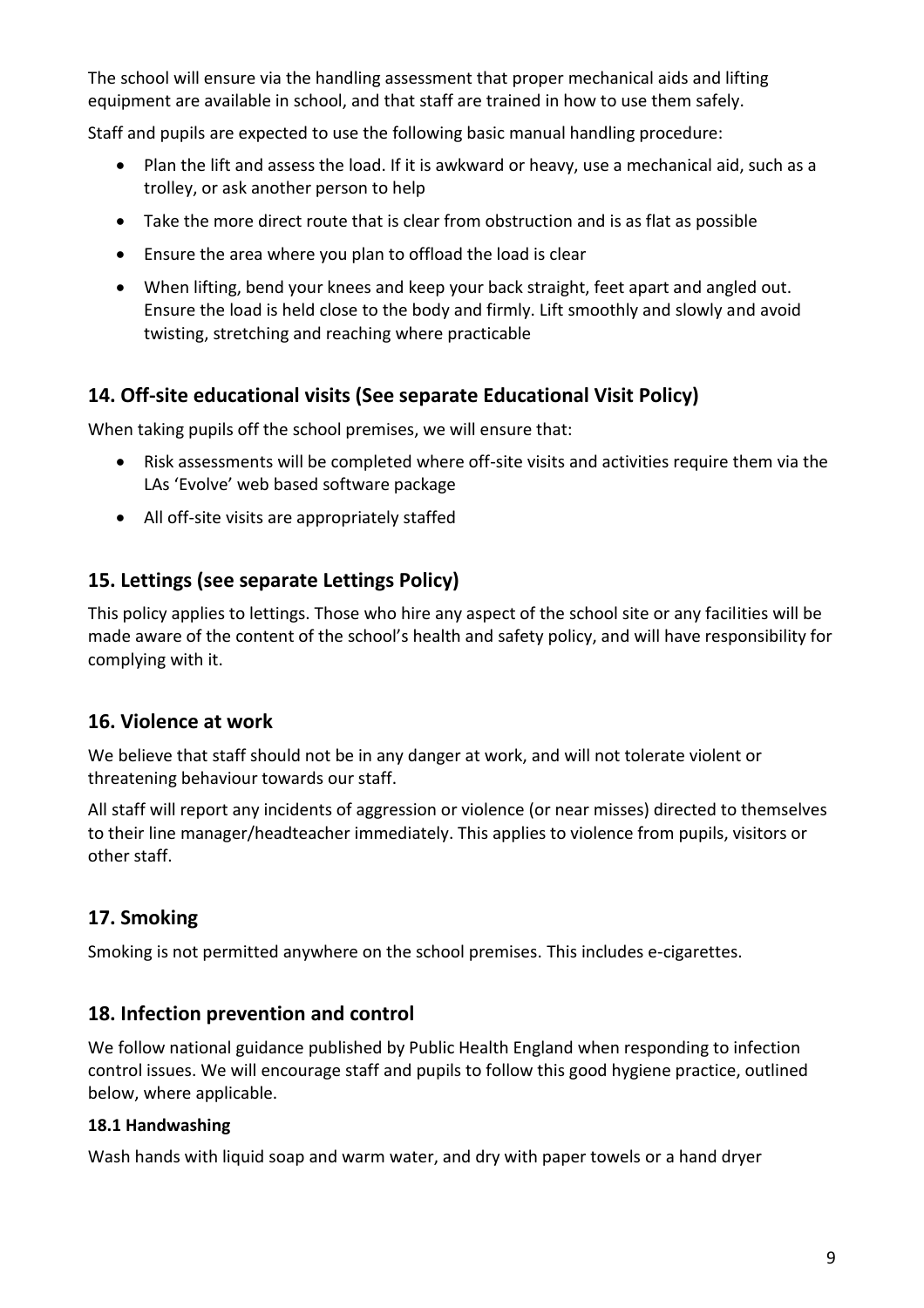Always wash hands after using the toilet, before eating or handling food, and after handling animals

Cover all cuts and abrasions with waterproof dressings

#### **18.2 Coughing and sneezing**

Cover mouth and nose with a tissue

Wash hands after using or disposing of tissues

Spitting is discouraged

#### **18.3 Personal protective equipment**

Wear disposable non-powdered vinyl or latex-free CE-marked gloves and disposable plastic aprons where there is a risk of splashing or contamination with blood/body fluids (for example, nappy or pad changing)

Wear goggles/ visor if there is a risk of splashing to the face

Use the correct personal protective equipment when handling cleaning chemicals

#### **18.4 Cleaning of the environment**

Clean the environment, including toys and equipment, frequently and thoroughly

#### **18.5 Cleaning of blood and body fluid spillages**

Clean up all spillages of blood, faeces, saliva, vomit, nasal and eye discharges immediately and wear personal protective equipment

When spillages occur, clean using a product that combines both a detergent and a disinfectant and use as per manufacturer's instructions. Ensure it is effective against bacteria and viruses and suitable for use on the affected surface

Never use mops for cleaning up blood and body fluid spillages – use disposable paper towels and discard clinical waste as described below

Make spillage kits available for blood spills

#### **18.6 Laundry**

Wash soiled linen separately and at the hottest wash the fabric will tolerate

Wear personal protective clothing when handling soiled linen

Bag children's soiled clothing to be sent home, never rinse by hand

#### **18.7 Clinical waste**

Used nappies/pads, gloves, aprons and soiled dressings are stored in correct clinical waste bags in foot-operated bins

Remove clinical waste with a registered waste contractor

#### **18.8 Exclusion periods for infectious diseases**

The school will follow recommended exclusion periods outlined by Public Health England and advice from school nurses.

In the event of an epidemic/pandemic, we will follow advice from Public Health England about the appropriate course of action.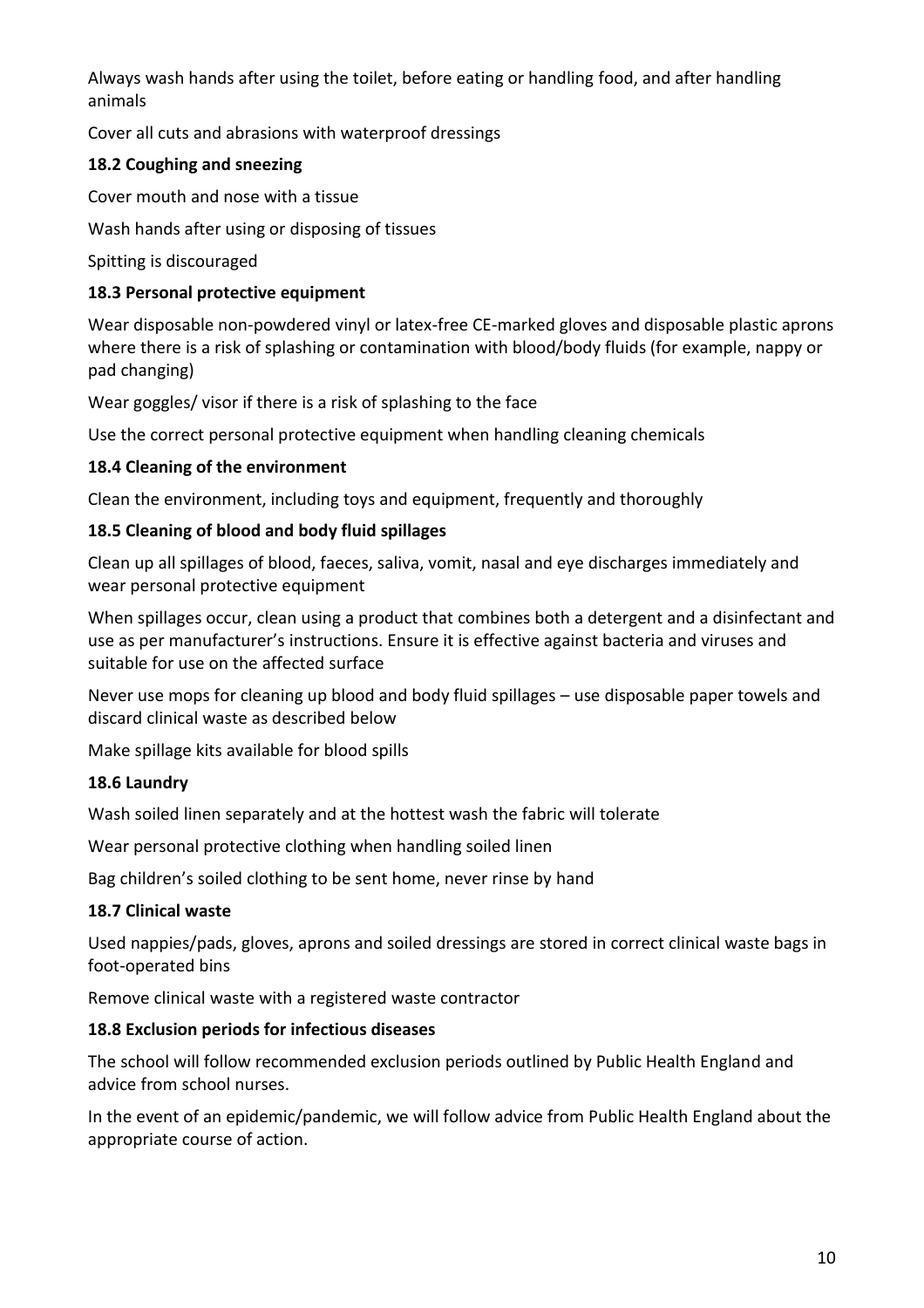# **19. New and expectant mothers**

Risk assessments will be carried out whenever any employee notifies the school that they are pregnant.

Appropriate measures will be put in place to control risks identified. Some specific risks are summarised below:

- Chickenpox can affect the pregnancy if a woman has not already had the infection. Expectant mothers should report exposure to antenatal carer and GP at any stage of exposure. Shingles is caused by the same virus as chickenpox, so anyone who has not had chickenpox is potentially vulnerable to the infection if they have close contact with a case of shingles
- If a pregnant woman comes into contact with measles or German measles (rubella), she should inform her antenatal carer and GP immediately to ensure investigation
- Slapped cheek disease (parvovirus B19) can occasionally affect an unborn child. If exposed early in pregnancy (before 20 weeks), the pregnant woman should inform her antenatal care and GP as this must be investigated promptly

# **20. Occupational stress and Wellbeing**

We are committed with the assistance of HR (EPM) and Occupational Health to promoting high levels of health and wellbeing and recognise the importance of identifying and reducing workplace stressors. Systems are in place within the school for responding to individual concerns and monitoring staff workloads.

Staff can access specific support via the Health Assured Employee Assistance Programme.

# **21. Accidents, incidents and violence at work reporting**

All incidents and accidents other than minor cuts and grazes must be reported immediately to the Headteacher. Furthermore, such incidents and also any violence at work incidents to school staff must be reported on the LA's online incident reporting system within 24 hours of occurrence. **(See also the First Aid Policy).**

A note of any medical incident such as fainting or epileptic seizure will be placed on the child's file. In all such cases, parents will be informed and will normally be asked to collect their child.

#### **21.1 Accident record book**

An accident form will be completed as soon as possible after the accident occurs by the member of staff or first aider who deals with it.

Records held in the first aid and accident book will be retained indefinitely

Accidents or incidents involving staff, must be reported to the Office Manager and a report on the online Prime Accident programme completed

#### **21.2 Reporting to the Health and Safety Executive**

The Office Manager will keep a record of any accident which results in a reportable injury, disease, or dangerous occurrence as defined in the RIDDOR 2013 legislation (regulations 4, 5, 6 and 7).

The Office Manager will report these to the Health and Safety Executive as soon as is reasonably practicable and in any event within 10 days of the incident.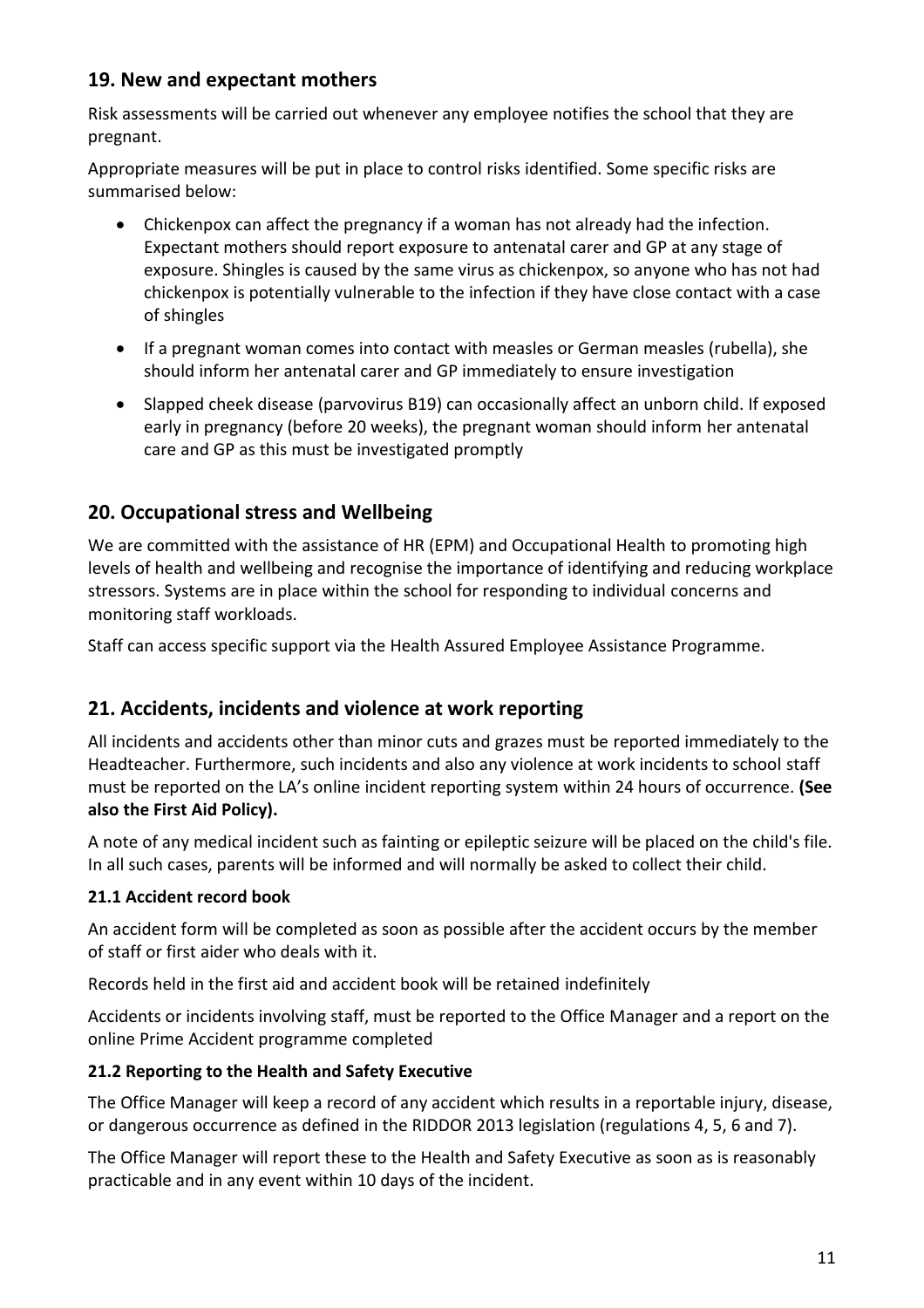Reportable injuries, diseases or dangerous occurrences include:

Death

Specified injuries. These are:

- o Fractures, other than to fingers, thumbs and toes
- o Amputations
- o Any injury likely to lead to permanent loss of sight or reduction in sight
- $\circ$  Any crush injury to the head or torso causing damage to the brain or internal organs
- o Serious burns (including scalding)
- o Any scalping requiring hospital treatment
- o Any loss of consciousness caused by head injury or asphyxia
- o Any other injury arising from working in an enclosed space which leads to hypothermia or heat-induced illness, or requires resuscitation or admittance to hospital for more than 24 hours

Injuries where an employee is away from work or unable to perform their normal work duties for more than 7 consecutive days

Where an accident leads to someone being taken to hospital

Where something happens that does not result in an injury, but could have done

Near-miss events that do not result in an injury, but could have done. Examples of near-miss events relevant to schools include, but are not limited to:

- o The collapse or failure of load-bearing parts of lifts and lifting equipment
- $\circ$  The accidental release of a biological agent likely to cause severe human illness
- $\circ$  The accidental release or escape of any substance that may cause a serious injury or damage to health
- o An electrical short circuit or overload causing a fire or explosion

Information on how to make a RIDDOR report is available here: http://www.hse.gov.uk/riddor/report.htm

#### **21.3 Notifying parents**

The Class Teacher will inform parents of any accident or injury sustained by a pupil, and any first aid treatment given, on the same day, or as soon as reasonably practicable.

#### **21.4 Reporting to Ofsted and child protection agencies**

The Headteacher will notify the Local Authority and Ofsted of any serious accident, illness or injury to, or death of, a pupil while in the school's care. This will happen as soon as is reasonably practicable, and no later than 14 days after the incident.

# **22. Health and Safety Training**

Our staff are provided with health and safety training as part of their induction.

Staff who work in high risk environments, e.g. work with pupils with special educational needs (SEN), are given additional health and safety training as necessary.